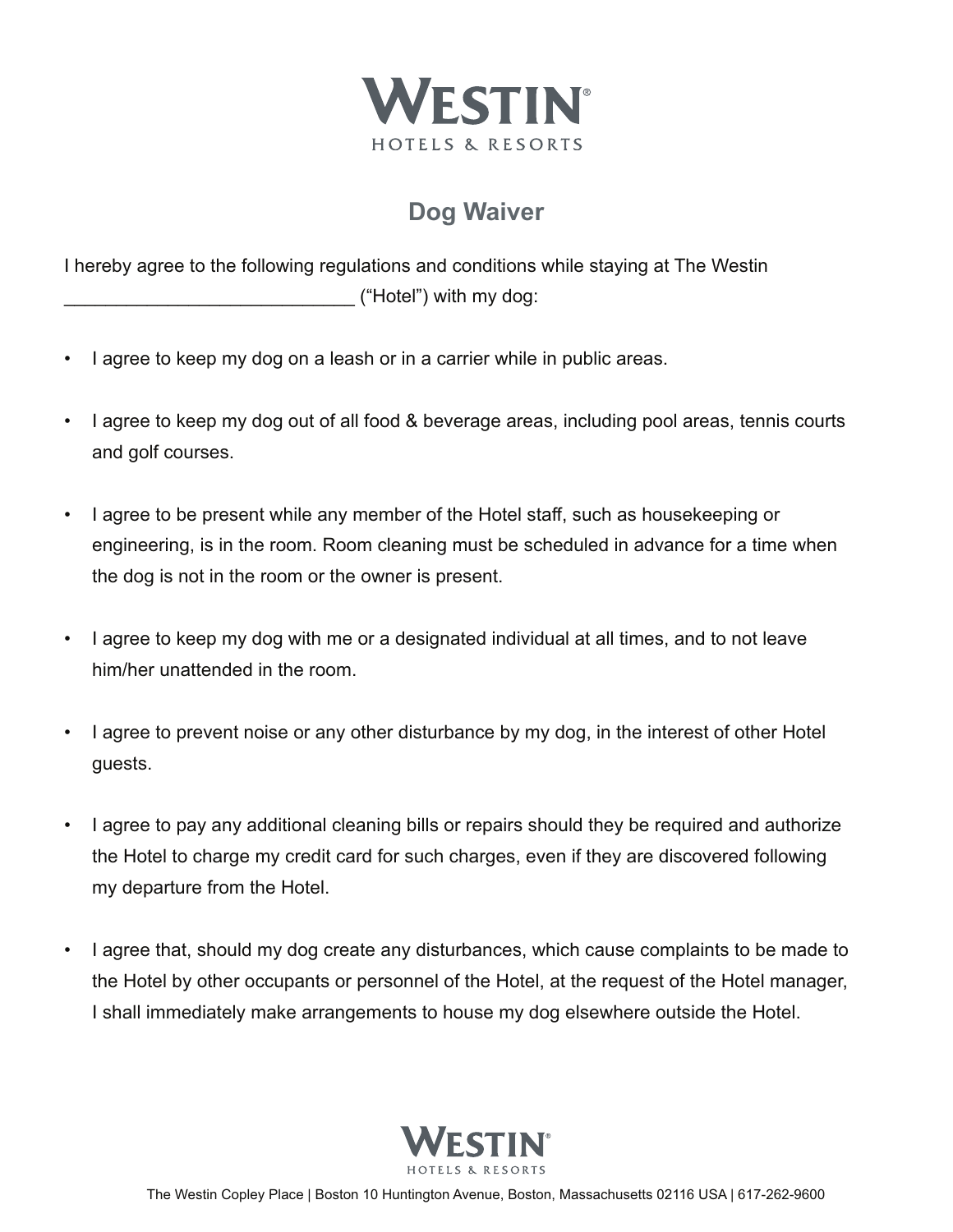**Page 2 of 3**

The following is information about my dog: Name: 2008. 2009. 2009. 2009. 2009. 2009. 2009. 2009. 2009. 2009. 2009. 2009. 2009. 2009. 2009. 2009. 2009. 20 Breed: Size/Weight: The following is my information as well as that of my designated contact in case of an emergency: My Name: Telephone #:  $\qquad \qquad$ Designated Contact: **Designated Contact:**  Telephone #: In the event of an emergency, and in the case I cannot be reached, my designated contact will assume full responsibility. I agree to relinquish care of my dog to my designated contact. Signature: **Signature: Signature: Signature: Signature: Signature: Signature: Signature: Signature: Signature: Signature: Signature: Signature: Signature: Signature: Signature: Signature: Si**  Print Name: Date:

## **INDEMNIFICATION**

I further agree that I shall assume full and complete responsibility for any personal injury or property damage caused by the dog suffered by any guest, employees, or invitees of the Hotel including the approved veterinarian and its employees. In the event that such personal injuries or property damage should arise, I agree to indemnify, defend and hold harmless the Hotel and/or Marriott International, Inc., together with its past or present officers, directors, employees, agents, attorneys, insurers, affiliated companies, successors and assigns, for any claim that may arise.